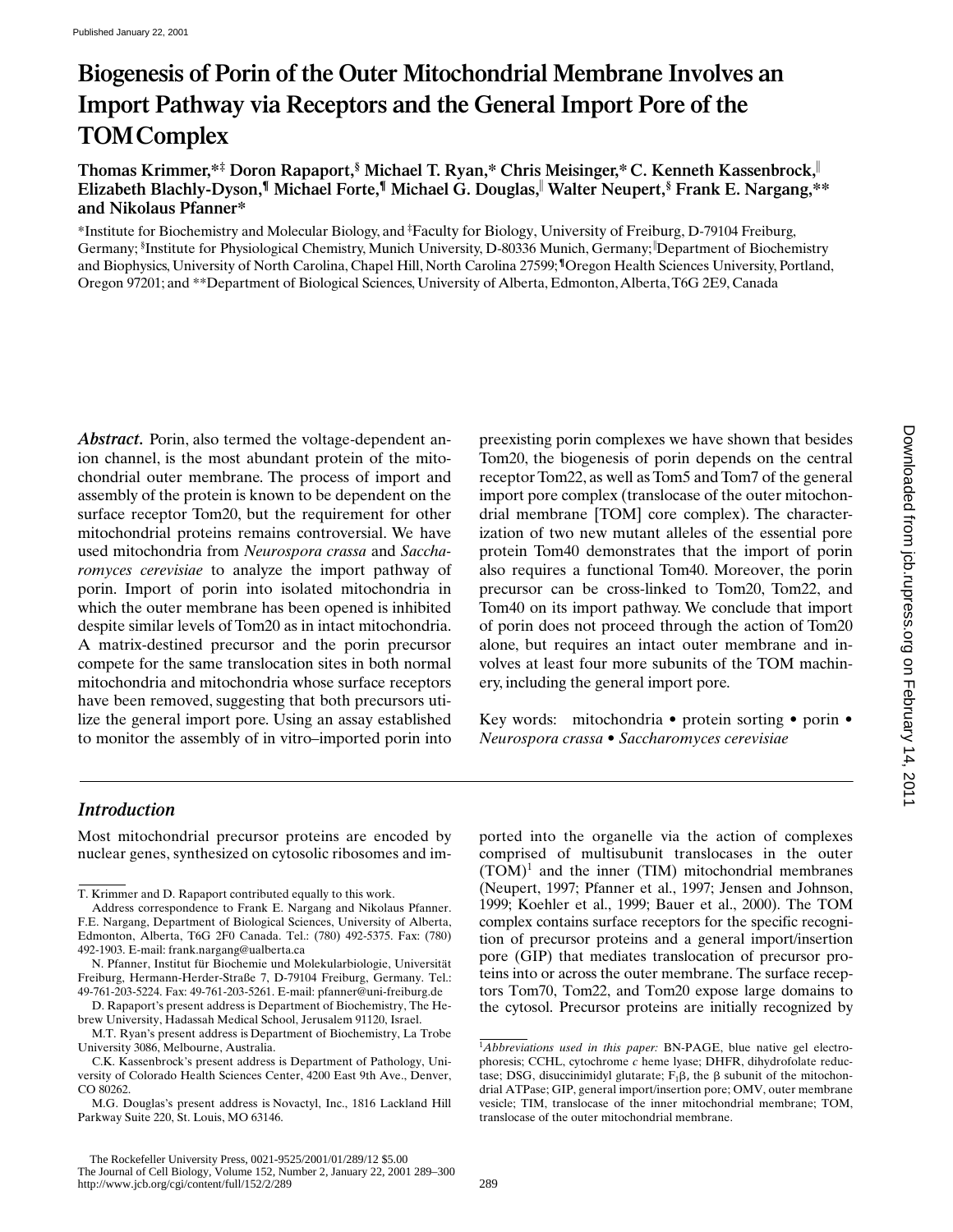Tom20 or Tom70 and are transferred to the central receptor Tom22. The pore-forming component Tom40 and the three small Tom proteins Tom7, Tom6, and Tom5 are integrally embedded in the mitochondrial outer membrane. Together with Tom22, the latter four Tom proteins form the stable  $\sim$ 400-kD core of the outer membrane translocase, termed the TOM core complex or GIP complex (Dekker et al., 1998; Hill et al., 1998; Künkele et al., 1998; Ahting et al., 1999; van Wilpe et al., 1999). Matrix-destined precursors are targeted to mitochondria by a cleavable  $NH<sub>2</sub>$ -terminal presequence, which initially interacts with the receptors of the TOM complex. However, many mitochondrial precursors destined for the inner membrane, the intermembrane space, or the outer membrane are targeted to mitochondria without the aid of a presequence. In several of these proteins such as Tom70 (McBride et al., 1992), Tom22 (Rodriguez-Cousino et al., 1998), BCS1 (Fölsch et al., 1996), and cytochrome *c* heme lyase (CCHL) (Diekert et al., 1999), a mitochondrial targeting/assembly signal has been identified within the sequence of the mature protein.

Porin, also known as voltage-dependent anion-selective channel (VDAC), is the most abundant protein of the mitochondrial outer membrane and is imported without the aid of a presequence. It is predicted to exist as a  $\beta$  barrel structure similar to its bacterial counterparts (Benz, 1989; Mannella et al., 1996) and forms a pore that allows the passage of small molecules across the membrane. Attempts to characterize possible targeting signals in the porin precursor protein have identified certain residues and regions of the protein that are involved in its assembly (Hamajima et al., 1988; Smith et al., 1994; Court et al., 1996). However, very little is known about the mechanism whereby the highly structured porin protein is inserted and properly assembled in the membrane. Although there is no doubt that the import of mitochondrial porin requires the surface receptor Tom20 (Kleene et al., 1987; Pfaller and Neupert, 1987; Söllner et al., 1989; Harkness et al., 1994; Schleiff et al., 1997, 1999), the involvement of other mitochondrial factors, including other Tom proteins and the GIP complex, is a subject of debate. On one hand, the import of precursors destined to various mitochondrial compartments could be inhibited by chemical amounts of water-soluble porin at a stage in the import pathway beyond the protease-accessible binding sites. It has been suggested that porin utilizes components of the GIP complex of the outer membrane (Pfaller et al., 1988; Hönlinger et

al., 1996; Dietmeier et al., 1997; van Wilpe et al., 1999). On the other hand, Schleiff et al. (1999) have recently reported that Tom20 alone is sufficient for the insertion and assembly of porin into mitochondria and lipid vesicles. Blocking of the mitochondrial import pore as well as mutations in Tom40 did not inhibit the import of porin. Schleiff et al. (1999) thus proposed a new mechanism of mitochondrial protein import whereby the receptor Tom20 directly catalyzes the insertion and assembly of porin into the outer membrane. The novel mechanism proposed by Schleiff et al. (1999) raises substantial doubts not only about previous studies on the import of porin (Hönlinger et al., 1996; Dietmeier et al., 1997; van Wilpe et al., 1999) but also on the concept of the GIP in general since watersoluble porin was used as the model precursor protein to define the GIP (Pfaller et al., 1988).

A clarification of the import pathway of porin will thus be of fundamental importance for our understanding of mitochondrial protein import. In the present study, we performed a detailed characterization of porin import in *Neurospora crassa* and the yeast *Saccharomyces cerevisiae* to directly determine the role of GIP and individual Tom proteins in import of porin. We have established an assay specific for the assembly of porin imported into isolated yeast mitochondria. Using a collection of mutant mitochondria, competition of precursor proteins for GIP, and cross-linking of porin in transit, we demonstrate that Tom20 alone is not sufficient for porin import. The physiological biogenesis pathway of porin into mitochondria involves several different Tom proteins including the pore Tom40.

## *Materials and Methods*

## *Neurospora Strains and Media*

Growth and handling of *N*. *crassa* were as described in Davis and De Serres (1970). Strains used in this study were 74-OR23-1 (*A)*, 76-26 (*a*, *his-3*, *mtrR*), and 861 (*a*, *his-3*, *mtrR*, *tom22::hygR*, *tom22861* [ectopic copy]). The *tom22861* allele contains mutations resulting in several amino acid substitutions in its cytosolic domain (Nargang et al., 1998). The outer mitochondrial membrane of the 861 strain is easily broken during standard mitochondrial isolation procedures.

## *Yeast Strains and Media*

The *S*. *cerevisiae* strains used here are listed in Table I. Cells were grown on YPG (1% [wt/vol] yeast extract, 2% [wt/vol] bactopeptone, 3% [wt/ vol] glycerol) or YPD (1% [wt/vol] yeast extract, 2% [wt/vol] bactopeptone, 2% [wt/vol] dextrose) as described (Daum et al., 1982).

*Table I. S*. *cerevisiae Strains Used in This Study*

| Strain                  | Genotype                                                                                                                      | Reference                                                           |
|-------------------------|-------------------------------------------------------------------------------------------------------------------------------|---------------------------------------------------------------------|
| YPH499 (WT)             | MATa ade2-101 his3- $\Delta$ 200 leu2- $\Delta$ 1 ura3-52 trp1- $\Delta$ 63 lys2-801                                          | Sikorski and Hieter, 1989                                           |
| MM112-C $(tom20\Delta)$ | MATa ade2-101 his3- $\Delta$ 200 leu2- $\Delta$ 1 ura3-52 trp1- $\Delta$ 63 lys2-801 tom20::URA3 (Yep13-TOM22)                | Moczko et al., 1994; Hönlinger et al., 1995;<br>Dekker et al., 1998 |
| AH101 $(tom7\Delta)$    | MATa ade2-101 his3- $\Delta$ 200 leu2- $\Delta$ 1 ura3-52 trp1- $\Delta$ 63 lys2-801 tom7::TRP1                               | Hönlinger et al., 1996                                              |
| OL201 (tom22 $\Delta$ ) | MATa his 3- $\Delta$ 200 leu2- $\Delta$ 1 ura3-52 trp1- $\Delta$ 63 tom22::HIS3 rho <sup>0</sup>                              | van Wilpe et al., 1999                                              |
| KD56 (tom5 $\Delta$ )   | MATa ade2-101 his3- $\Delta$ 200 leu2- $\Delta$ 1 ura3-52 trp1- $\Delta$ 63 lys2-801 tom5::HIS3                               | Dietmeier et al., 1997                                              |
| MM307 (tom6 $\Delta$ )  | MATa ade2-101 his3-Δ200 leu2-Δ1 ura3-52 trp1-Δ63 lys2-801 tom6:: URA3                                                         | Alconada et al., 1995                                               |
| $M3$ (WT)               | MATa lys2 his4 trp1 ade2 leu2 ura3                                                                                            | Blachly-Dyson et al., 1990, 1997                                    |
| M22-2 $(por1\Delta)$    | MATa lys2 his4 trp1 ade2 leu2 ura3 por1::LEU2                                                                                 | Blachly-Dyson et al., 1990, 1997                                    |
| M3-2 (por2 $\Delta$ )   | MATa lys2 his4 trp1 ade2 leu2 ura3 por2::TRP1                                                                                 | Blachly-Dyson et al., 1997                                          |
| KKY3                    | $MATA$ his $3-\Delta 200$ leu2-3,112 ade2-101 suc2- $\Delta 9$ trp1- $\Delta 901$ ura $3-52$ tom $40$ ::HIS3 (pRS316-TOM40)   | Kassenbrock et al., 1993                                            |
| KKY3.2 (TK3) (tom40-2)  | $MATA$ his $3 - \Delta 200$ leu2-3, 112 ade2-101 suc $2 - \Delta 9$ trp $1 - \Delta 901$ ura3-52 tom40::HIS3 (pRS314-tom40-2) | Kassenbrock et al., 1993                                            |
| KKY3.3 (TK4) (tom40-3)  | $MATA$ his $3 - \Delta 200$ leu2-3, 112 ade2-101 suc $2 - \Delta 9$ trp $1 - \Delta 901$ ura3-52 tom40::HIS3 (pRS314-tom40-3) | Kassenbrock et al., 1993                                            |
| KKY3.4 (TK5) (tom40-4)  | $MATA$ his $3 - \Delta 200$ leu2-3, 112 ade2-101 suc $2 - \Delta 9$ trp $1 - \Delta 901$ ura3-52 tom40::HIS3 (pRS314-tom40-4) | Kassenbrock et al., 1993                                            |
| KKY3.7 (TK8) (WT)       | MATa his $3-\Delta 200$ leu2-3,112 ade2-101 suc2- $\Delta 9$ trp1- $\Delta 901$ ura3-52 tom40::HIS3 (pRS314-TOM40)            | This study                                                          |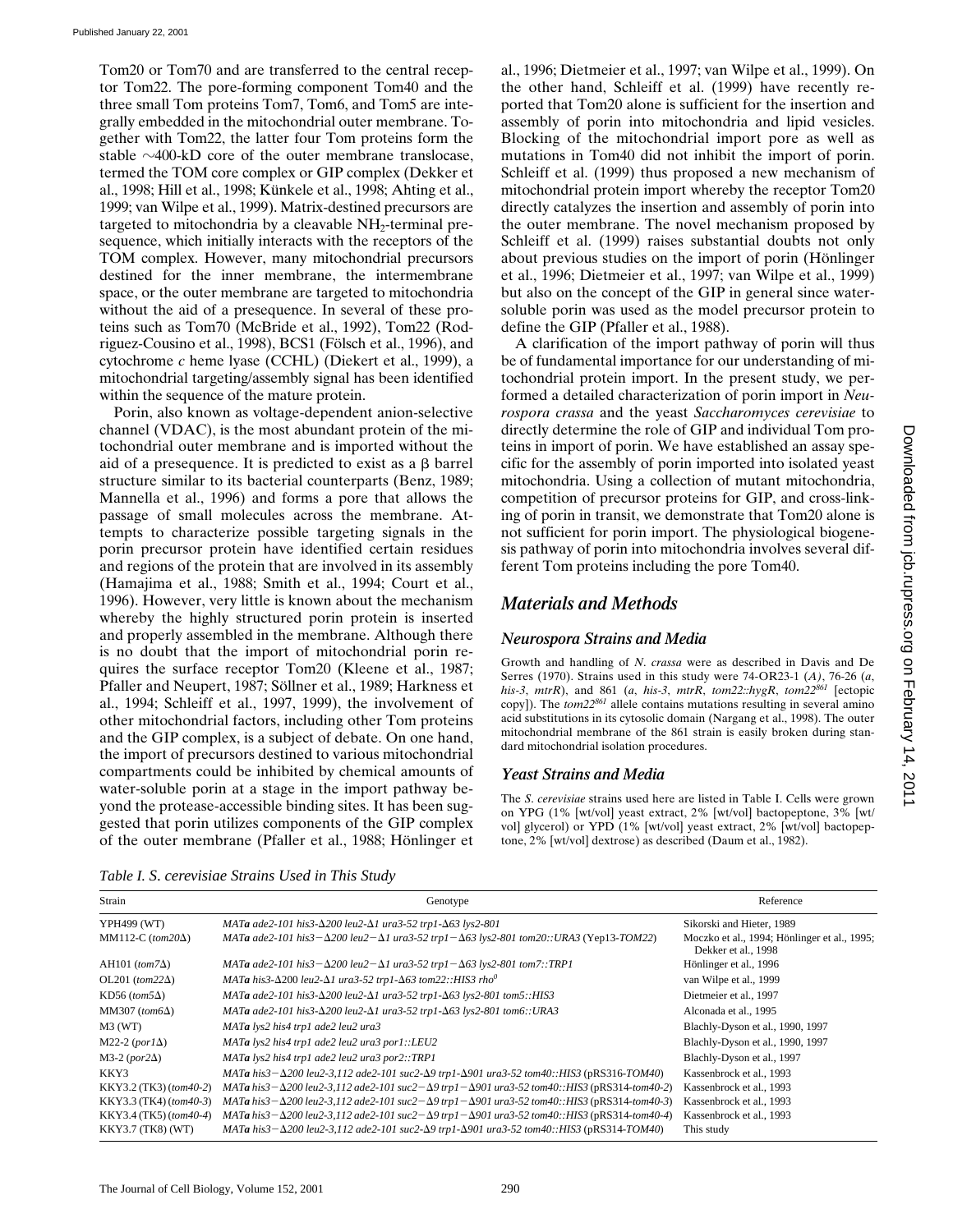The strains KKY3.2, KKY3.3, and KKY3.4 carry *tom40* alleles on the plasmid pRS314, whereas the chromosomal copy of *TOM40* has been deleted (Kassenbrock et al., 1993). All mutant alleles were analyzed by DNA sequencing and found to contain several independent mutations. To generate a corresponding wild-type strain (KKY3.7) that similarly expresses *TOM40* from the plasmid, a PCR product of *TOM40* including 334 bp upstream and 345 bp downstream of the *TOM40*-ORF as well as additional restriction sites for XhoI ( $3'$ -end) and BamHI ( $5'$ -end) was inserted into XhoI/BamHI cut pRS314 and transferred into KKY3 by 5-fluoroorotic acid–based plasmid shuffling.

#### *Protein Import into Isolated Mitochondria*

The procedures for standard isolation of *N*. *crassa* mitochondria (Pfanner and Neupert, 1985) and in vitro import of radiolabeled mitochondrial precursors (Harkness et al., 1994) using trypsin pretreatment in control lanes (Mayer et al., 1993) were as described. In some experiments, chemical amounts of a chimeric precursor were used. The chimeric precursor consists of the NH2-terminal 69 amino acids of the presequence for *N*. *crassa* ATPase subunit 9 fused to the coding sequence of mouse dihydrofolate reductase (DHFR) (pSu9-DHFR) (Pfanner et al., 1987). The fusion protein with a hexahistidinyl tag at the COOH terminus ( $pSu9[1–69]$ -DHFR-his<sub>6</sub>) was purified by Ni-NTA affinity chromatography from extracts of the *E*. *coli* strain BL21 carrying the pQE60-pSu9(1–69)-DHFR-his $_6$  overexpression vector.

Yeast mitochondria were isolated according to published methods (Daum et al., 1982; Rassow, 1999), resuspended in SEM buffer (250 mM sucrose, 1 mM ethylenediamenetetraacetic acid [EDTA], 10 mM morpholinopropanesulfonic acid [MOPS]-KOH, pH 7.2) to a final concentration of 5 mg protein/ml, and stored at  $-80^{\circ}$ C. Radiolabeled porin was synthesized by in vitro translation in rabbit reticulocyte lysate (Amersham Pharmacia Biotech) in the presence of [<sup>35</sup>S]methionine/cysteine after in vitro transcription using SP6 polymerase (Promega) (Söllner et al., 1991; Rassow, 1999). The fusion protein  $b_2$ -DHFR, consisting of the 167 NH<sub>2</sub>terminal amino acids of the precursor of cytochrome  $b_2$  (with a 19-residue deletion in the sorting sequence) and entire DHFR  $(b_2[167]_{A19}$ -DHFR), was expressed in *E*. *coli* and purified as described (Dekker et al., 1997). Import into isolated mitochondria was performed in BSA-containing buffer (3% [wt/vol] fatty-acid free BSA, 80 mM KCl, 5 mM MgCl<sub>2</sub>, 10 mM MOPS-KOH, pH 7.2, 2 mM NADH). Mitochondria (25 µg protein/100 µl reaction) were added and incubated for 2 min at  $25^{\circ}$ C before starting the import reaction by adding 5  $\mu$ l reticulocyte lysate or 1  $\mu$ g b<sub>2</sub>-DHFR and ATP (final concentration 2 mM). After incubation for 5–30 min at  $25^{\circ}$ C, the import reaction was stopped by incubation for 10 min on ice. Mitochondria were subsequently reisolated and washed once with SEM buffer.

#### *Assessment of Mitochondrial Outer Membrane Integrity*

Samples of the *N*. *crassa* mitochondria isolated for import experiments were used to assess outer membrane integrity. The mitochondria  $(30 \mu g)$ were suspended in 100  $\mu$ l of SEM buffer and incubated with proteinase K (120  $\mu$ g/ml) at 0°C for 15 min. The reactions were stopped by direct addition of PMSF to a final concentration of 3 mM. Proteins were immediately precipitated with trichloroacetic acid, pelleted by centrifugation, washed with 1 ml of acetone, air dried, suspended in cracking buffer (62.5 mM Tris-HCl, pH 6.8; 2.5% [wt/vol] SDS; 5% [vol/vol]  $\beta$ -mercaptoethanol; 5% [wt/vol] sucrose), and boiled for 3 min. Samples were separated by SDS-PAGE, blotted onto nitrocellulose, and proteins from different mitochondrial compartments were detected using specific antisera. The susceptibility of the intermembrane space protein CCHL to proteinase K digestion was used as an indicator of outer membrane integrity.

## *Blue Native–PAGE*

Blue native (BN)–PAGE was performed as described previously (Schägger and von Jagow, 1991; Schägger et al., 1994; Dekker et al., 1997, 1998). In brief, mitochondrial pellets from import reactions  $(50 \mu g)$  of protein) were lysed in 45 ml ice cold digitonin buffer (1% [wt/vol] digitonin, 20 mM Tris-HCl, pH 7.4, 0.1 mM EDTA, 50 mM NaCl, 10% [vol/vol] glycerol, 1 mM PMSF) by carefully resuspending 10 times and incubating for 10 min on ice. After separating insoluble material through a clarifying spin (15 min, 16,000  $g$ ), 5  $\mu$ l of sample buffer was added (5% [wt/vol] Coomassie brilliant blue G-250, 100 mM bis-tris, pH 7.0, 500 mM e-aminocaproic acid), and the samples were electrophoresed through a 6–16% polyacrylamide gradient gel at 4°C. The gel was then either stained with Coomassie brilliant blue G-250 and dried, or proteins were transferred onto PVDF membranes by semidry blotting.

## *Cross-Linking and Immunoprecipitation*

For cross-linking experiments, radiolabeled precursor was incubated with isolated outer membrane vesicles (OMVs) that were prepared according to Mayer et al. (1993) from *N*. *crassa* strain 74-OR-1*A*. After an initial incubation for 2 min on ice, the cross-linking reagent disuccinimidyl glutarate  $(DSG)$  (Pierce Chemical Co.) was added for 40 min at  $0^{\circ}$ C. Excess crosslinker was quenched by the addition of 80 mM glycine (pH 8.0) and incubation for 15 min at  $0^{\circ}$ C. OMVs were reisolated by centrifugation (20 min,  $225,000 g$ , and aliquots, from before and after addition of the cross-linking reagent, were analyzed. For immunoprecipitation, samples that were incubated with DSG were dissolved in lysis buffer (1% [wt/vol] SDS, 0.5% Triton X-100, 150 mM NaCl, 10 mM Tris-HCl, pH 7.2) and incubated for 5 min at 25°C. The lysed material was diluted 40-fold with lysis buffer lacking SDS and subjected to a clarifying spin  $(15 \text{ min}, 20,000 \text{ g})$ . The supernatant was incubated with antibodies that were coupled to protein A–Sepharose beads.

#### *Miscellaneous Methods*

Separation of mitochondrial proteins by SDS-PAGE (Laemmli, 1970) and determination of mitochondrial protein concentration (Bradford, 1976) were performed using previously published procedures. Synthesis and radiolabeling of mitochondrial precursor proteins was performed with rabbit reticulocyte lysate (Amersham Pharmacia Biotech) or the TNT-coupled reticulocyte lysate system (Promega) (Rassow, 1999). Carbonate extraction was performed using a published protocol (Hönlinger et al., 1996). Western blotting was performed as previously described (Harlow and Lane, 1999), and, after immunodecoration, proteins were detected by a chemiluminescent system. Bands from autoradiographs were quantified using a Bio-Rad imaging densitometer (GS-670) and a Molecular Dynam-



*Figure 1*. Import of  $F_1\beta$  and porin into *N*. *crassa* mitochondria with damaged outer membranes. (A) Mitochondria were isolated from mutant strain 861 (*tom22<sup>861</sup>*) and the control strain 76-26 (WT) using standard procedures. Import of radiolabeled precursor proteins was conducted at 20°C for the indicated times. After the import reactions, mitochondria were

reisolated and subjected to SDS-PAGE. The gels were blotted to nitrocellulose and subjected to autoradiography. The leftmost lane for each precursor contained 33% of the input lysate used in each import reaction. The precursor (p) and mature (m) forms of  $F_1\beta$  are indicated. (B) After phosphorimaging of the imported proteins, the blot was decorated with antiserum to porin. (C) Effect of proteinase K on proteins from different submitochondrial compartments. Isolated mitochondria were either digested with proteinase K as described in Materials and Methods or were incubated at  $0^{\circ}$ C for 15 min without proteinase K. After reisolation, electrophoresis, and blotting, the membranes were decorated with antiserum to the indicated proteins. Tom20', proteolytic fragment of Tom20. PK, proteinase K.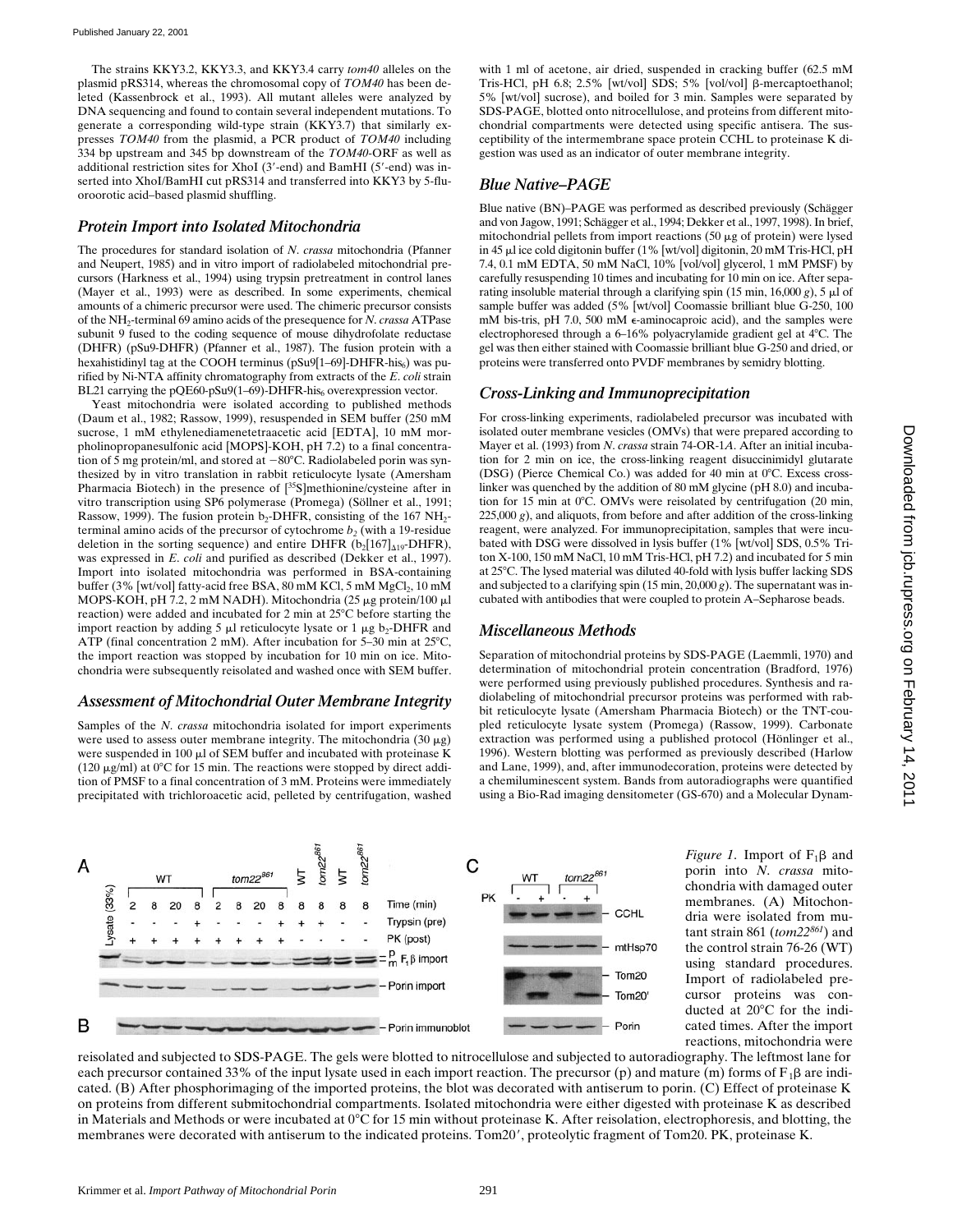

*Figure 2*. Insertion of porin is inhibited by blocking the translocation pore with import intermediates. *N*. *crassa* mitochondria  $(30 \mu g)$  protein per import reaction) in import buffer containing 2 mM NADH, 2 mM ATP, and 37  $\mu$ M carbonyl cyanide *m*-chlorophenylhydrazone were incubated for 15 min at  $0^{\circ}$ C in the absence (A) or presence (B) of 20  $\mu$ g/ml trypsin. After inactivation of the trypsin by soybean trypsin inhibitor, each sample was split into two, and one half was incubated for 10 min at  $0^{\circ}$ C with 3.2  $\mu$ M pSu9(1–69)-DHFR. Radiolabeled porin precursor was then added and further incubated at  $15^{\circ}C(A)$  or  $25^{\circ}C(B)$  for the indicated periods. At the end of the import reactions proteinase K (100 mg/ml) was added, proteins were analyzed by SDS-PAGE, and imported porin was quantified.

ics or Fuji PhosphorImager. Sequence alignment was performed with the software MegAlign from DNAStar using the clustal algorithm.

## *Results*

## *Reduction of Porin Import into Mitochondria with a Fragile Outer Membrane*

The mitochondrial outer membrane of certain mutant strains of *N*. *crassa* is easily broken during standard mitochondrial isolation procedures (Nargang et al., 1998; Grad et al., 1999). In such mitochondria, we found that most precursor proteins were imported with the same efficiency as in mitochondria with intact outer membranes. An exception was the precursor of porin, which was imported at reduced levels. This is shown in Fig. 1 A where mitochondria, isolated by standard procedures from a control strain

(WT) and a *tom22* mutant strain susceptible to opening of the outer membrane during isolation under standard conditions (*tom22861*) (Nargang et al., 1998), were used to assess the import of the precursors of the B subunit of the mitochondrial ATPase ( $F_1\beta$ ) and porin. The import of  $F_1\beta$ was virtually indistinguishable in the two strains, whereas porin import was significantly reduced in the mutant. Quantification of the levels of import in *tom22861* relative to the control strain in three separate experiments gave averages of 91% for  $F_1\beta$  and 34% for porin.

To examine mitochondria for outer membrane damage in the preparations used for the import experiments, we determined the levels of proteins from different mitochondrial compartments after the addition of proteinase K. The level of the soluble intermembrane space protein, CCHL, served as a measure for the degree of damage to the outer membrane. Broken outer membranes allow access of externally added proteinase K to the intermembrane space, thereby reducing the amount of CCHL. As shown in the upper panel of Fig. 1 C, the level of CCHL in control mitochondria was virtually unaffected by added proteinase K (13% reduction), whereas in mutant mitochondria the proteinase had a much greater effect (53% reduction). These data demonstrate that little or no damage has occurred to the outer membrane of the control mitochondria, whereas the integrity of the outer membrane in the mutant mitochondria isolated under standard conditions was considerably reduced. The level of a matrix protein, mtHsp70, was unaffected by treatment of mitochondria with proteinase K in both strains, indicating that the inner membrane was intact (Fig. 1 C, second panel). The large hydrophilic domain of the Tom20 receptor protein is exposed to the cytosol and its digestion to characteristic proteolytic fragments (Tom20') serves as a control for the effectiveness of the proteinase digestion in both strains (Fig. 1 C, third panel). Levels of the outer membrane proteins Tom20 and porin (Fig. 1 C, lower panel) were similar in the control mitochondria and the damaged mutant mitochondria, confirming that no significant amount of the outer membrane was lost during isolation of mitochondria from the mutant strain. Therefore, the increased accessibility of the intermembrane space protein CCHL to proteinase K is due only to breaks in the membrane that made the compartment more accessible. Exposure of isolated mitochondria to proteinase K had no effect on endogenous porin levels in either strain, showing that once integrated into the outer membrane the protein was fully protected, even in the mitochondria of *tom22861*. Direct examination of the import blots for porin levels (Fig. 1 B) verified this observation. Thus, the observed decrease in import of radiolabeled porin cannot be attributed to enhanced degradation of imported porin molecules in mitochondria containing opened outer membranes by the proteinase K treatment that follows the import reaction. We conclude that other mitochondrial factors in addition to Tom20 are required for high efficiency import of porin.

#### *A Matrix-destined Precursor Protein and the Porin Precursor Compete for the Same Translocation Sites*

To investigate the role of TOM complex components in porin insertion, we added excess amounts of a matrix-destined precursor protein to saturate import sites and then evaluated the effect on the import of porin into mitochon-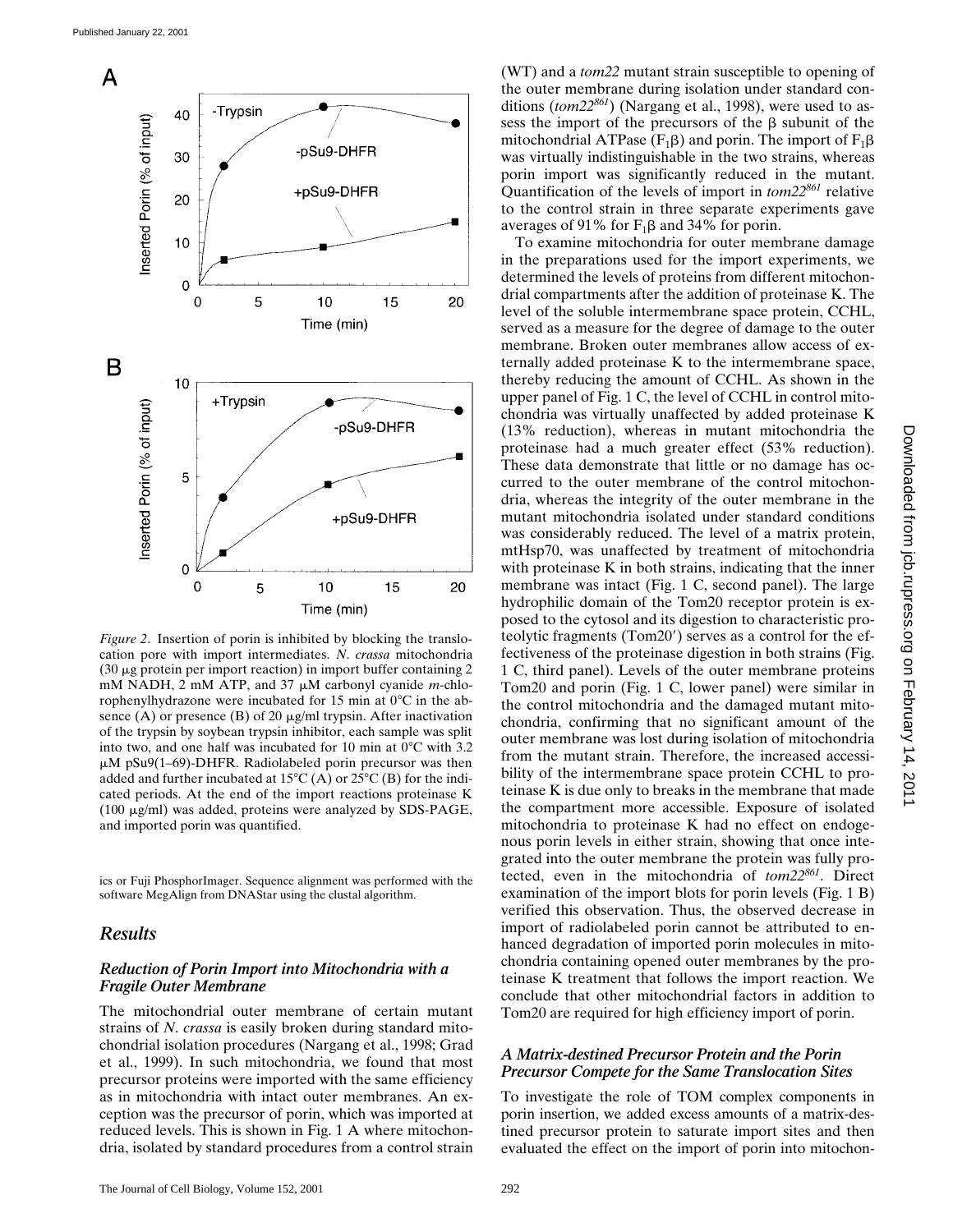

*Figure 3*. Porin forms high molecular weight complexes in yeast. (A) Purified *S*. *cerevisiae* mitochondria of a  $por1\Delta$ -strain and the corresponding wild-type (WT) (50  $\mu$ g protein per lane) were lysed in SDS sample buffer and subjected to SDS-PAGE. The gel was stained with Coomassie brilliant blue G-250. (B) Mitochondria of *por1* $\Delta$ , por2 $\Delta$ , and the wild-type  $(50 \mu g)$  protein per lane) were lysed in digitonin buffer and subjected to BN-PAGE. After semidry blotting onto PVDF membranes, immunodecoration with antibodies directed against porin was performed

and the signals were detected by chemiluminescence. (Ass. Porin) Complexes of assembled porin. (C) Wild-type mitochondria (50  $\mu$ g protein) were treated with sodium carbonate, and the membrane pellet was subjected to BN-PAGE and immunodecoration with antibodies against porin (lane 2). Nontreated mitochondria are shown as control (lane 1).

dria in vitro. Chemical amounts of a fusion protein consisting of the presequence of  $F_0$ -ATPase subunit 9 and pSu9-DHFR were added to *N*. *crassa* mitochondria under conditions where completion of import to the matrix was prevented by dissipation of the inner membrane potential with the protonophore carbonyl cyanide *m*-chlorophenylhydrazone. Subsequent import of radiochemical amounts of porin precursor was reduced about fourfold relative to import with no competitor present (Fig. 2 A). This indicates that the pSu9-DHFR and porin compete for similar sites required for insertion. To determine if the inhibitory effect was due solely to competition for binding sites on the receptors of the outer membrane (Tom20/Tom22), or if it also involved the actual import pore, the experiment was repeated using mitochondria pretreated with trypsin to remove the surface receptors. Under these conditions, receptor-dependent precursors enter mitochondria at a lower rate due to "bypass import," which occurs via direct interaction with the GIP (Pfaller et al., 1989). As expected for trypsinized mitochondria, the import of porin was reduced relative to untreated mitochondria even without the addition of excess amounts of competing pSu9-DHFR precursor (Fig. 2 B). However, the saturation of the pore with excess precursor substantially decreased the level of porin import even via the bypass route. Since the binding of the competing precursor was also reduced in the bypass route, lower levels of competition were expected. As the matrix-destined pSu9- DHFR precursor was found to be in the vicinity of the Tom40 pore component under similar "bypass" conditions (Rapaport et al., 1997), the data suggested that the import of porin is also dependent on components of the TOM complex that make up the translocation pore. Therefore, we decided to perform a detailed analysis for the requirement of individual Tom proteins in import of porin.

### *Imported Porin Selectively Assembles into Preexisting Porin Complexes*

To establish a specific assay for the import of porin, we characterized the properties of yeast mitochondrial porin (also termed porin1). Mitochondria from yeast wild-type and a porin-deficient strain (*por1* $\Delta$ ) (Blachly-Dyson et al., 1990) were separated by SDS-PAGE and stained with Coomassie brilliant blue G-250. The mutant mitochondria selectively lacked a protein band at 30 kD, the expected size of porin (Fig. 3 A, lane 2); the identity as porin was confirmed by immunodecoration (not shown). A quantification revealed that porin is 1 of the 10 most abundant proteins of mitochondria. To assess the native state of porin, isolated yeast mito-

chondria were lysed with the mild nonionic detergent digitonin and subjected to BN-PAGE. Porin, detected by immunodecoration, migrated mainly in two complexes, an  $\sim$ 200-kD complex and an  $\sim$ 440-kD complex (Fig. 3 B, lane 1). Additionally, a complex of  $\sim$ 400 kD was present with lower abundance (Fig. 3 B, lane 1). In the  $\text{por1}\Delta$  mitochondria, all three complexes were missing, indicating that they represent genuine porin-containing complexes (Fig. 3 B, lane 2). Besides porin1, yeast mitochondria contain a homologous protein, termed porin2, that is expressed at low level and does not reveal a detectable pore activity (Lee et al., 1998). The porin complexes of  $por2\Delta$  mitochondria were indistinguishable from those of wild-type mitochondria (Fig. 3 B, lane 3), confirming that they are porin1 specific. The finding of several yeast porin complexes may be related to the observation in mammalian mitochondria that the integral membrane protein porin forms complexes with peripherally associated proteins from the cytosol/intermembrane space (Beutner et al., 1996). To investigate the relative stability of the porin complexes, the mitochondria were extracted with sodium carbonate, at pH 11.5, before BN-PAGE. Under these conditions, only the complex of 200 kD was stable (Fig. 3 C, lane 2 vs. lane 1), indicating that this complex represents the stable membrane-integrated core of the porin complexes.

We used the characteristic behavior of mature endogenous porin on BN-PAGE to establish a specific assay for the correct import and assembly of in vitro–synthesized porin precursors. Porin was synthesized in rabbit reticulocyte lysate in the presence of [<sup>35</sup>S]methionine/cysteine and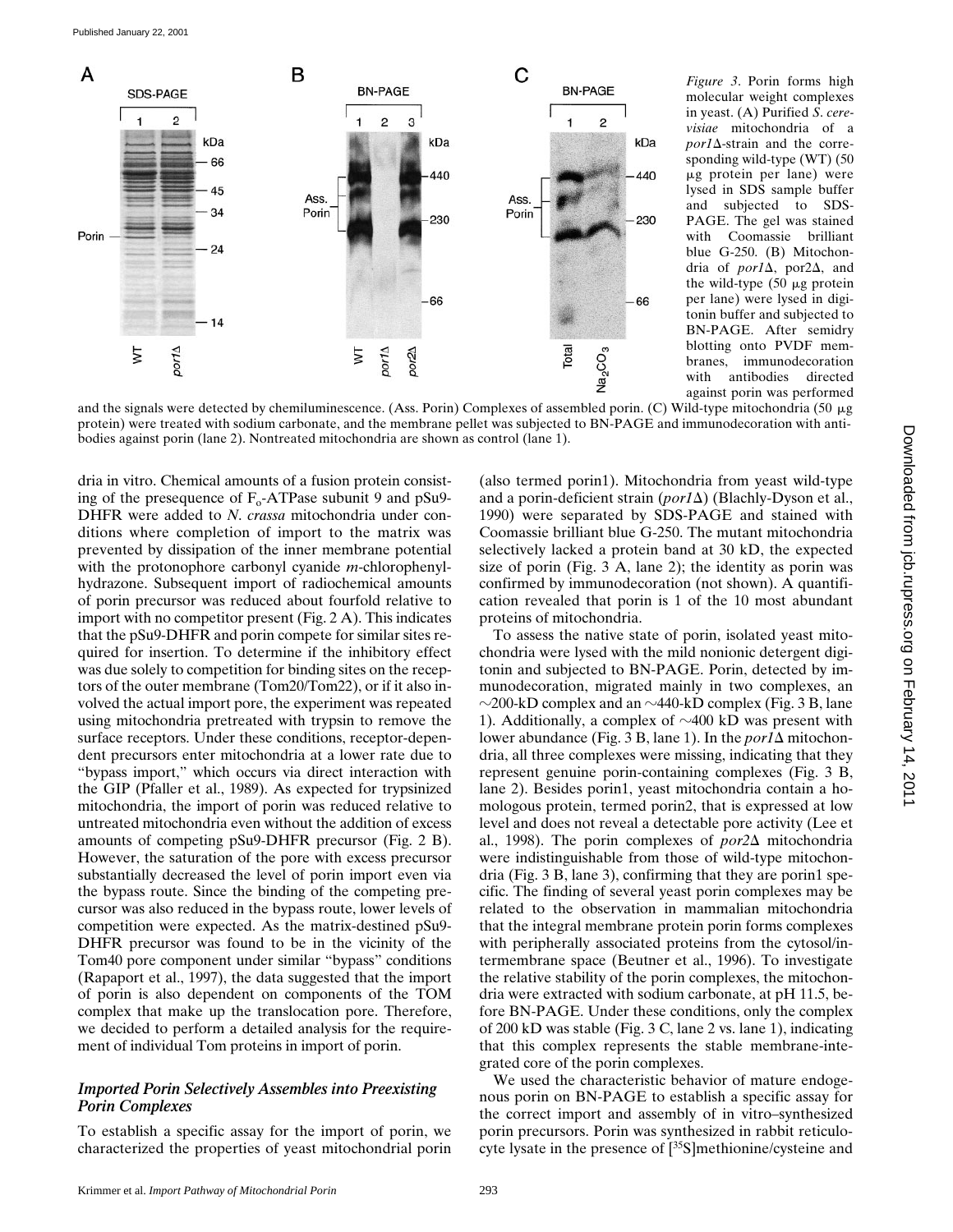

*Figure 4*. Assembly of in vitro– imported porin into preexisting complexes. (A) Radiolabeled precursor of yeast porin (10 µl reticulocyte lysate per lane) was incubated with  $por1\Delta$ , por2 $\Delta$ , and wild-type mitochondria (50  $\mu$ g protein) at 25 $\degree$ C for the indicated periods. The mitochondria were reisolated, lysed in digitonin-containing buffer, and subjected to BN-PAGE and digital autoradiography. (Ass. Porin) Complexes of assembled porin. Asterisk indicates a putative assembly intermediate of porin. Non-assembled (monomeric) porin is shown in the low molecular weight range. (B) Quantification of the amounts of assembled porin by digital autoradiography. The amount of assembled radiolabeled porin in wild-type mitochondria after 15 min was set to 100% (control).

imported into isolated wild-type mitochondria. The mitochondria were reisolated, lysed in digitonin-containing buffer, and subjected to BN-PAGE and digital autoradiography. The radiolabeled porin was found in three high molecular weight complexes with a mobility indistinguishable from that of endogenous porin (Fig. 4 A, lanes 1–3). When  $\text{por1}\Delta$  mitochondria were employed, however, none of the three high molecular weight complexes was observed (Fig. 4 A, lanes 4–6, and B), indicating that preexisting porin was required for the assembly of the radiolabeled porin. *por2*D mitochondria behaved like wild-type

mitochondria (Fig. 4 A, lanes 7–9 vs. 1–3, and B). With all three types of mitochondria, a low molecular weight form of porin was found, likely representing the monomeric form of the porin precursor that was associated with mitochondria yet not assembled (Fig. 4 A). Additionally, radiolabeled porin was found at an  $\sim$ 100-kD position (Fig. 4 A, asterisk). The formation of this species required the presence of preexisting porin (Fig. 4 A, lanes 4–6), raising the possibility that it represents an assembly intermediate of porin. Since the 100-kD band does not represent a major form of mature porin (Fig. 3 B) and is observed to variable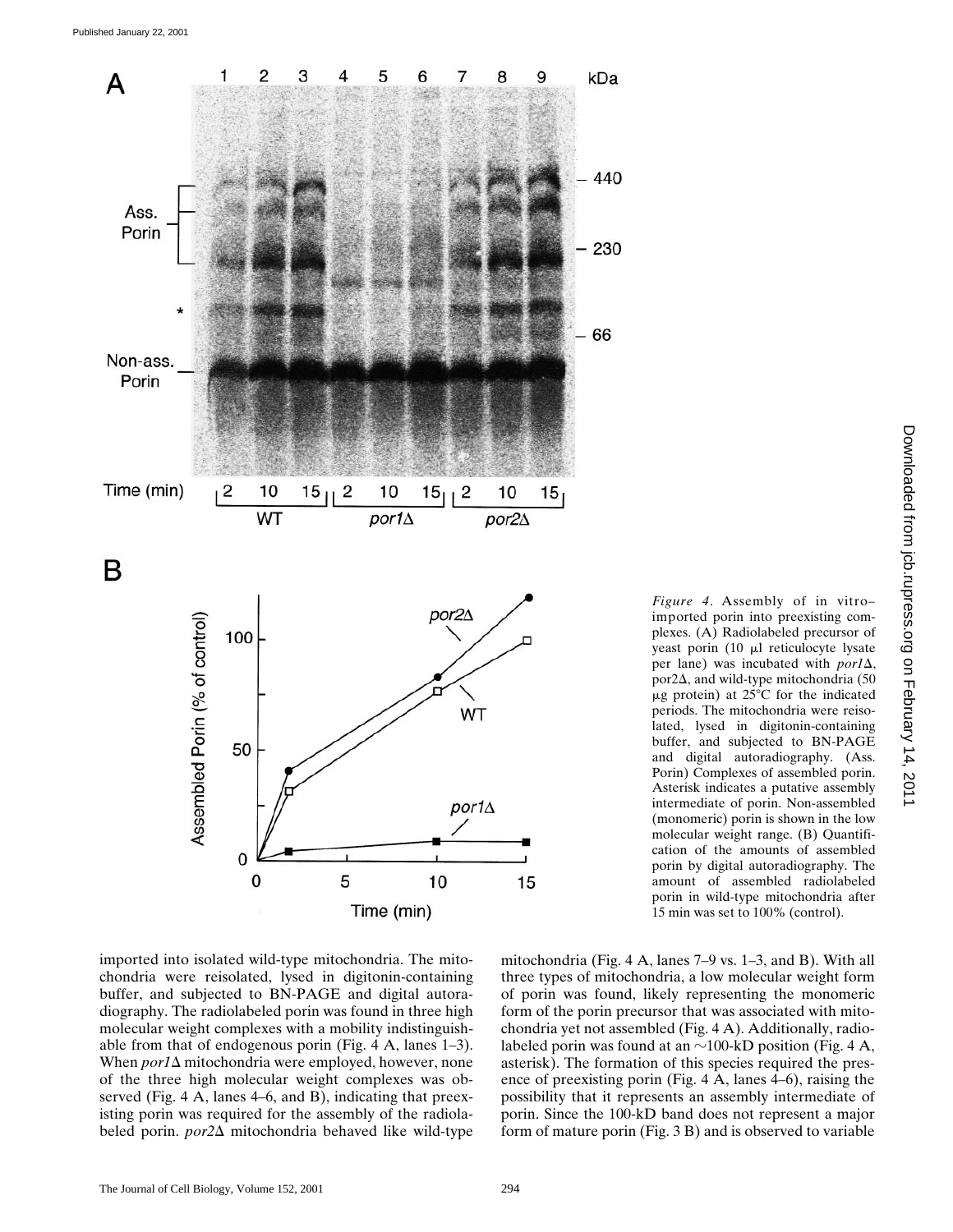

extent (depending on the yeast strain used), we only used the mature 200–440-kD complexes to determine the efficiency of assembly of radiolabeled porin. We conclude that BN-PAGE of digitonin-lysed mitochondria represents a specific assay to determine correct import and assembly of porin in yeast.

#### *Assembly of Porin Requires Tom20, Tom22, Tom5, and to a Lower Degree Tom7*

Mitochondria were isolated from yeast strains with single deletions of *TOM22*, *TOM20*, *TOM7*, *TOM6*, or *TOM5*. The steady-state levels of most mitochondrial marker pro-

*Figure 5*. Import of porin requires components of the GIP. (A) Levels of Tom proteins in mitochondria isolated from yeast strains lacking individual *TOM* genes (Table I). Isolated mitochondria (25  $\mu$ g protein per lane) were subjected to SDS-PAGE and immunodecoration with antibodies directed against the indicated proteins. Tim44, translocase of inner membrane subunit of 44 kD. (B) Import and assembly of radiolabeled porin. The experiment was performed as described in the legend to Fig. 4 A, except *tom* mutant mitochondria were used, and import was performed for the indicated periods. (Non-ass. Porin) Porin precursor in the low molecular weight range that is associated with mitochondria but not assembled. (C) Quantification of assembled porin. Hatched bars, high molecular weight complexes of assembled porin (440 and 400 kD); white bars, total assembled porin (440, 400, and 200 kD complexes together). The total amount of assembled radiolabeled porin in wild-type mitochondria after 15 min was set to 100% (control).

teins, including the respective other components of the TOM complex and the TIM machinery (shown here with Tim44), were found to be similar to those of wild-type mitochondria (Fig. 5 A) (Alconada et al., 1995; Hönlinger et al., 1996; Dietmeier et al., 1997; Dekker et al., 1998; van Wilpe et al., 1999). This was explained in the following way: mutations impairing the function of the TOM complex result in slower mitochondrial protein import that consequently becomes rate-limiting for mitochondrial and cellular growth. The strain lacking Tom20, however, is an exception since *tom20*D mitochondria are known to have a strongly reduced level of Tom22 (Lithgow et al., 1994). Therefore, we used a  $tom20\Delta$  strain that additionally ex-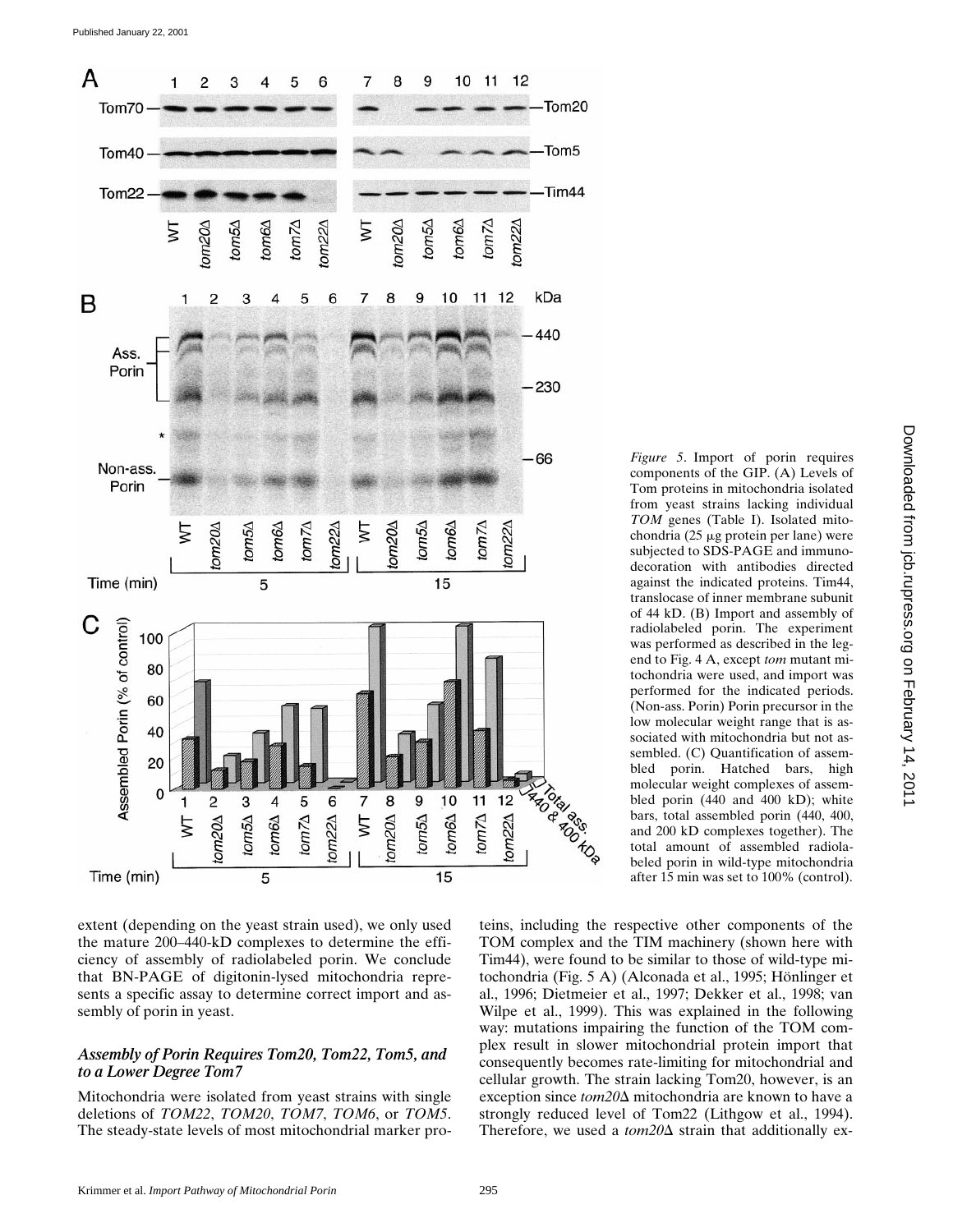

*Figure 6*. Import of porin is not affected in *tom40-3* mutant mitochondria. (A) The experiment was performed as described in the legend to Fig. 4 A except that mitochondria isolated from the yeast mutant strain *tom40-3* and the corresponding wild-type strain (WT) were used, and import was performed for the indicated periods. (Non-ass. porin) Porin precursor. The assembly of porin in *tom40-3* mitochondria was comparable to that of wildtype mitochondria, independently whether the import was directly performed at  $25^{\circ}$ C (as in A), or whether the mitochondria were preincubated at 37°C. (B) Quantification of assembled porin. The amount of assembled radiolabeled porin in wild-type mitochondria after 30 min was set to 100% (control).

pressed *TOM22* from a high copy number plasmid (Table I) (Dekker et al., 1998), restoring the mitochondrial content of Tom22 to a level comparable to that of wild-type (Fig. 5 A, lower left panel). Thus, the mutant mitochondria used are selectively defective in only one Tom protein.

Radiolabeled porin precursor was incubated with the isolated mutant mitochondria, followed by BN-PAGE. Assembly of porin was strongly reduced in  $tom20\Delta$  mitochondria (Fig. 5, B and C, lanes 2 and 8) in agreement with the conclusion of Schleiff et al. (1999). However, *tom22*∆ mitochondria were almost completely deficient in the assembly of porin inserted in vitro (Fig. 5, B and C, lanes 6 and 12). Mitochondria lacking one of the small Tom proteins revealed a differential effect. Assembly of porin was clearly reduced in *tom5*∆ mitochondria (Fig. 5, B and C, lanes 3 and 9), although not as strongly as in  $tom22\Delta$  mitochondria. Tom6 and Tom7 promote the dynamics of the TOM machinery; they function at least in part in an antagonistic manner to support assembly (Tom6) and dissociation (Tom7) of the GIP complex (Alconada et al., 1995; Hönlinger et al., 1996; Dekker et al., 1998). Although we did not observe a major porin assembly defect with  $tom6\Delta$  mitochondria (Fig. 5, B and C, lanes 4 and 10),  $\text{tom7}\Delta$  mitochondria revealed a moderate reduction of assembly for the two high molecular weight forms (440 and 400 kD) of porin (Fig. 5 B, lanes 5 and 11, and C, first row, lanes 5 and 11). The *tom* mutant mitochondria also displayed a differential effect on the amount of low molecular weight (monomeric) porin precursor that is associated with mitochondria but not assembled. Although the level of monomeric porin was unaltered in  $tom7\Delta$  (and  $tom6\Delta$ ) mitochondria, a clear reduction was found with  $tom22\Delta$ , tom20 $\Delta$ , and  $tom5\Delta$  mitochondria (Fig. 5 B). The most severe block was again observed in *tom22*D mitochondria (Fig. 5 B, lanes 6 and 12). Therefore, Tom20, Tom22, and Tom5 are involved in the stable association of the porin precursor with mitochondria.

We conclude that the import of porin into mitochondria not only requires Tom20 but also components of the GIP complex, in particular Tom22 and Tom5. Of the two components modulating the dynamics of the TOM machinery, the dissociating component Tom7 stimulates porin assembly. However, an actual requirement for the import pore itself that is formed by Tom40 (Hill et al., 1998; Künkele et al., 1998) cannot be proven with these experiments.

## *Two New Mutant Alleles of Tom40 Cause a Defect in Porin Import*

Tom40 is an essential yeast protein; therefore, deletion mutants are not viable (Baker et al., 1990). A conditional mutant allele of Tom40 has been characterized, termed *tom40-3* (*isp42-3* in the old nomenclature) (Kassenbrock et al., 1993; Pfanner et al., 1996; Schleiff et al., 1999). We used the BN-PAGE assay to analyze assembly of porin in *tom40-3* mitochondria. For comparison, radiolabeled porin was incubated with isolated mitochondria of the corresponding wild-type strain. After lysis in digitonin and BN-PAGE, assembled porin was mainly found in the 200-kD complex and to a smaller degree in the 440-kD complex (Fig. 6 A, lanes 1–3). Immunodecoration of preexisting porin revealed an indistinguishable behavior on BN-PAGE, confirming the specificity of the assay (not shown). (A higher molecular weight species  $[\sim 500 \text{ kD}]$  was a mitochondrial complex not related to porin that became nonspecifically radiolabeled.) The two major assembly complexes (200 and 440 kD) of porin are thus observed in different strain backgrounds (with variations in the relative amounts). When radiolabeled porin was incubated with *tom40-3* mitochondria, we did not observe any significant defect in import and assembly of porin (Fig. 6 A, lanes 4–6, and B), demonstrating that *tom40-3* mitochondria indeed are not deficient in porin biogenesis. This is in agreement with results reported by Schleiff et al. (1999).

Two possibilities are conceivable to explain this result. Tom40 is not involved in import of porin at all, or the competence of Tom40 with regard to porin assembly is not compromised in cells harboring the allele *tom40-3*. The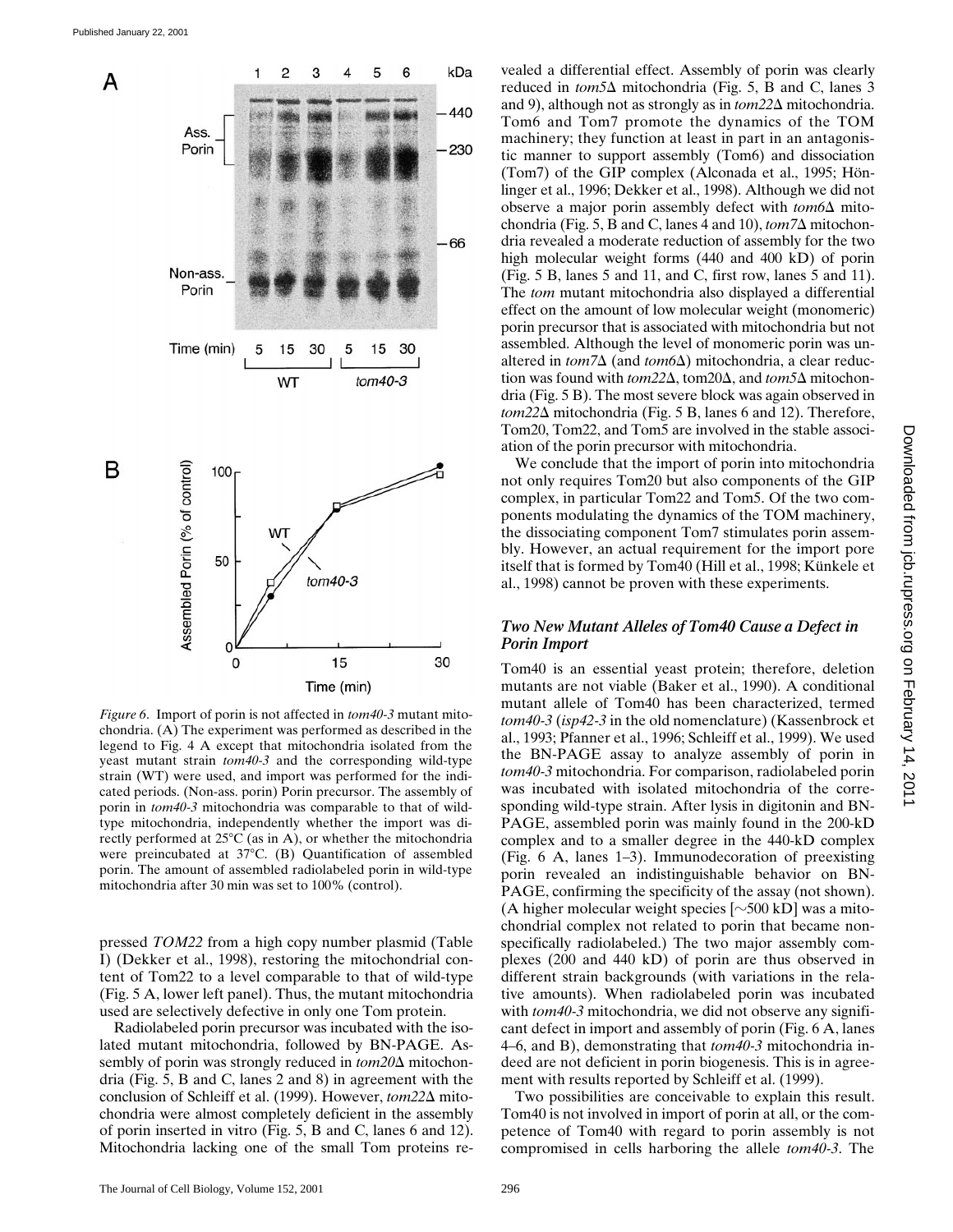## A

MSAPTPLAEASQIPTIPALSPLTAKQSKGNFFSSNPISSFVVDTYKQLHSHRQSLELVNPGTVENLNKEVSRDVFLSQYFFTGLRADLNKAFSMNPAFQTSHTFSIGSQALPKYAFSALFANDNLFAQGN 140 **WT** WI MSAFTPLAEASQIFTIPALSPLITAKQSKGNFFSSNFISSFVVDITKQLHSHKQSLELVNFGIVENLNKEVSKDVFLSQIFFIGLKADLNKAKSMNPAFQTSHTFSIGSQALPKYAFSALPANDNLFAQGN<br>tom40-2 MSAPTPMAEASQIPTIPAESPLTAKQSKGNFFSSNPISSFVVDTTKQLHTHRQSLELVNPGTVENLNKEVSRDVFLSQY 140 tom40-2 MSAPTPLAEASQIPTIPALSPLTAKQSKGNFFSSNFISSFVVDIFKQLHIHKQSLELVNPGTVENLMKEVSKDVFLSQYFFTGLRADLMLAESMNPAFQTSHTFSIGSQALPKYAFSALFANDNLFTQGN<br>tom40-4 MSAPTPLAEASQIPTIPALSPLTAKQSKGNFFSSNPISSFVVCTYKQLHSHRQSLELVNPGTVENLNKEVSRDVF  $140$ 

IDNDLSVSGRLNYGWDKKNISKVNLQISDGQPTMCQLEQDYQASDFSVNVKTLNPSFSEKGEFTGVAVASFLQSVTPQLALGLETLYSRTDGSAPGDAGVSYLTRYVSKKQDWIFSGQLQANGALIASLW WT 280 WI<br>KOMAO-Z IDNDLSVSGRLNYGWDKKNISKVNLQISDOQYDNCQLEQDYQASDFSVNVKTLNPSFSEKGEFTGVAVASFLQSVTPQLALGLETLYSRTDGSAPGDAGVSYLTRYVSKKQMWIFSGLLQANGALIASLW 280 tom O I LENDLSVSGRLMYGWDKKNUSKVNLQISDGQPTMCKLEQQYQASDFSVNVKTLMPSFSEKGEFTGVAVASFLQSVTPQLALGLETLYSRTDGSAPGDAGVSYLTRYVSKKQDWIFSGQLQANGALIASLW

387 RKVAQNVEAGIETTLQAGMVPITDPLMGTPIGIQPTVEGSTTIGAKYEYRQSVYRGTLDSNGKVACFLERKVLPTLSVLFCGEIDHFKNDTKIGYGLQFETAGNQELLMLQQGLDADGNPLQALPQL **WT** 387 ...<br>1999 - EXAN MERGIETTLONGWYPITDPLMCTPIGIQPTVEGSTIIGAKYEYRQSVYRSTLDSNGKVACFLERKVLPTLSVVLGGEIDHFKSDTKIGYGLQFETAGNQELLMTQQGLDADGNPLQALPQL 370 tom40-4 RKVAQNVEAGIETTLQAGNVPITDPLMGTPIGIQPTVEGSTTIGAKYEYRQTVYRGTLDSNGKVACFLERKVLPTLSVLFCGEIDHFKNDTKIGYGLQFETAGNQELLML



*Figure 7.* Two new mutant alleles of *TOM40*. (A) Predicted amino acid sequences (single letter code) of wild-type Tom40 and the two mutant alleles *tom40-2* and *tom40-4*. Alterations to the wild-type sequence are indicated in bold. (B) Steady state levels of mitochondrial proteins. Isolated mitochondria (25 mg protein per lane) from wild-type or *tom40* mutant yeast strains were separated by SDS-PAGE using the Tris-tricine buffer system (Schägger and von Jagow, 1987), followed by immunodecoration with antibodies directed against the indicated yeast proteins. Tom40', truncated form of Tom40. AAC, ADP/ATP carrier; Ssc1, matrix Hsp70; Mge1, matrix cochaperone of the GrpE-type. (C) Presence of the 400-kD GIP complex in the *tom40* mutant mitochondria. Isolated mitochondria (50 mg protein per lane) were lysed in digitonin-containing buffer and subjected to BN-PAGE, followed by immunodecoration with antibodies directed against Tom5. (D) Import of a matrix-targeted preprotein is inhibited in the *tom40* mutant mitochondria. The fusion protein  $b_2$ -DHFR (1 µg protein per lane) was imported into isolated mitochondria (50 µg protein per lane) for the indicated time points. The processed form of the protein was detected by immunodecoration.

PCR mutagenesis of *TOM40* (Kassenbrock et al., 1993) had yielded several further uncharacterized mutant alleles that confer temperature-sensitive growth. Like *tom40-3* and the corresponding wild-type strain, all these strains harbor a chromosomal deletion of *TOM40* and express Tom40 from a plasmid. We performed an initial screen of the mutant strains in order to select strains where mitochondrial marker proteins, including Tom proteins, are present in normal amounts to minimize indirect effects of the mutations. We then selected two mutant strains, termed *tom40-2* and *tom40-4*. The *TOM40* ORFs of the two new alleles were sequenced, demonstrating their independence (Fig. 7 A). Each allele led to several amino acid alterations; additionally, a premature stop in *tom40-4* led to a Tom40 lacking 17 amino acid residues at the COOH terminus (Fig. 7 A).

Mitochondria were isolated from the *tom40-2* and *tom40-4* strains as well as the corresponding wild-type. We first assessed the steady-state levels of several mitochondrial marker proteins by immunodecoration (Fig. 7 B). All Tom proteins analyzed along with other marker proteins for the outer membrane, inner membrane, and matrix were present in wild-type levels. Notably the levels of Tom40 and preexisting porin were not changed (Fig. 7 B). Moreover, the complexes of preexisting porin of wild-type and both mutant mitochondria were indistinguishable on BN-PAGE (not shown), excluding that defects in assembly of in vitro–imported porin would be caused by a lack of preexisting porin complexes. As expected, Tom40 from *tom40-4* mitochondria showed a higher electrophoretic mobility consistent with the COOH-terminal truncation. Most importantly for the question addressed in this study, the levels of Tom20 were unchanged by the Tom40 mutations (Fig. 7 B). We further analyzed if the 400-kD GIP complex (TOM core complex) was properly assembled in the mutant mitochondria. The mitochondria were lysed with digitonin, separated by BN-PAGE and decorated with anti-Tom5. No difference in the mobility of the GIP complex was detectable in the mutant mitochondria (Fig. 7 C). We tested if the mutant mitochondria were impaired in the translocation of preproteins through the GIP by using a matrix-targeted fusion protein between an NH<sub>2</sub>-terminal portion of the precursor of cytochrome  $b_2$  and DHFR ( $b_2$ -DHFR). The import of the preprotein into both mutant mitochondria was significantly inhibited compared with the corresponding wild-type mitochondria (Fig. 7 D).

We then incubated radiolabeled porin with isolated wildtype, *tom40-2*, and *tom40-4* mitochondria and analyzed them by BN-PAGE. The assembly of porin was inhibited in the mutant mitochondria (Fig. 8 A, lanes 4–9). A quantification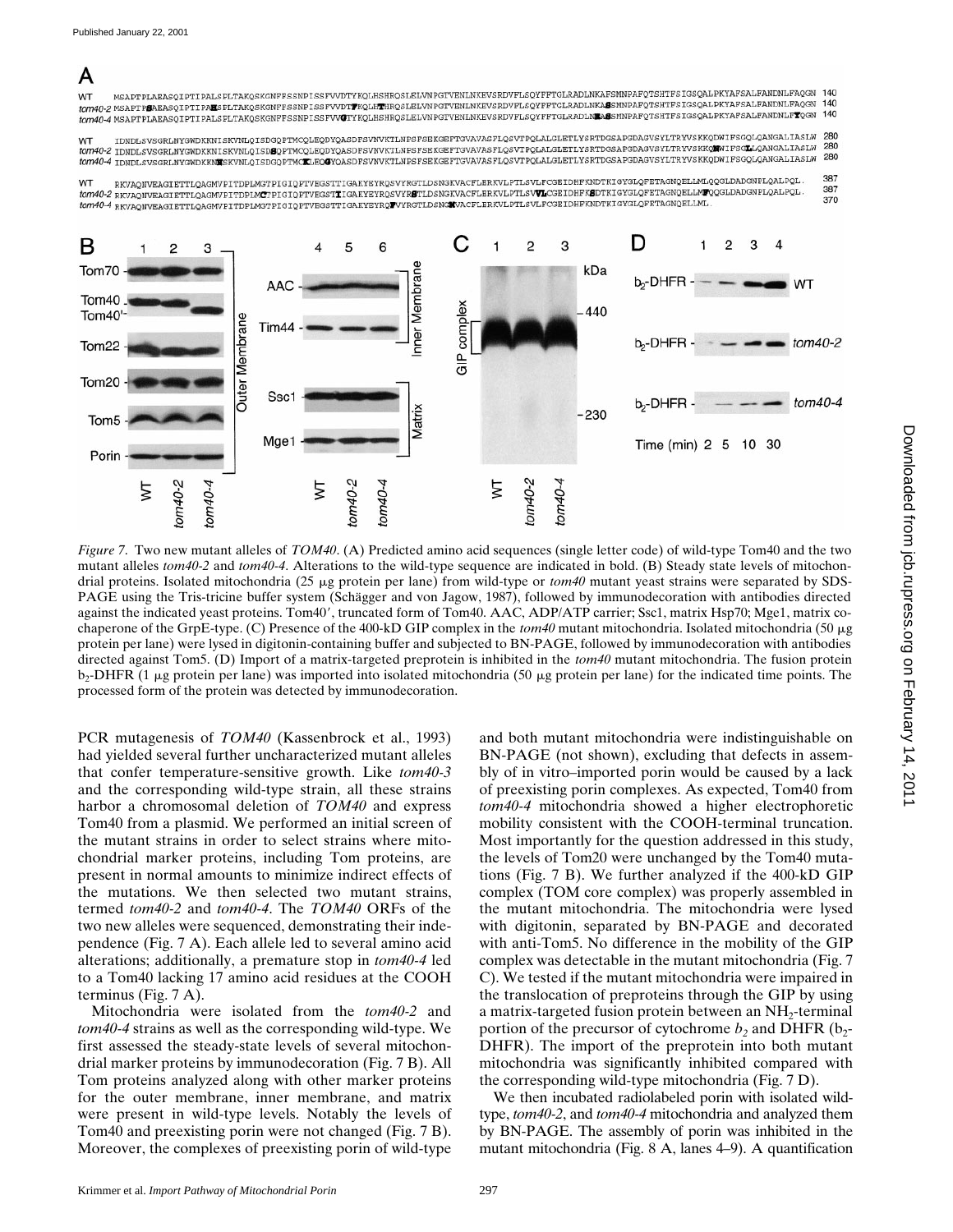

*Figure 8*. Import of porin is inhibited into *tom40* mutant mitochondria. (A) Radiolabeled porin precursor (10 µl reticulocyte lysate per lane) was incubated with isolated yeast mitochondria as indicated (50  $\mu$ g protein per lane) at 25°C. The mitochondria were reisolated, lysed in digitonin-containing buffer, and subjected to BN-PAGE and digital autoradiography. (B) Quantification of assembled porin by digital autoradiography. The total amount of assembled radiolabeled porin after 30 min in wild-type mitochondria was set to 100% (control). When the mitochondria were preincubated at 37°C, the assembly of porin in the *tom40* mutant mitochondria was similarly reduced compared with wild-type mitochondria.

showed a 60–70% reduction of porin assembly compared with the wild-type mitochondria (Fig. 8 B). Since the levels of all marker proteins analyzed along with the GIP complex are not disturbed in the mutant mitochondria, we conclude that a functional Tom40 is required for the biogenesis of porin.

#### *Cross-Linking of the Porin Precursor to Tom20, Tom22, and Tom40*

To obtain independent evidence for the involvement of components of the GIP complex in porin import, we performed cross-linking of porin precursor molecules during



*Figure 9*. Porin is in the vicinity of Tom20, Tom22, and Tom40 on its insertion pathway. Radiolabeled porin precursor was incubated with isolated OMVs for 2 min at  $0^{\circ}$ C. One aliquot was left on ice  $(-DSG)$  while the chemical cross-linker DSG was added to the others  $(+DSG)$  and incubated for 40 min on ice. The crosslinking reagent was quenched with 80 mM glycine (pH 8.0), the OMVs were pelleted, and the first two aliquots (25% of material subjected to immunoprecipitation) were loaded onto SDS-PAGE. The pellets from the other aliquots were first solubilized with SDS- and Triton X-100–containing buffer and then diluted to buffer lacking SDS. Aliquots were subjected to immunoprecipitation with antibodies against either Tom20, Tom22, Tom40, or with preimmune serum (PIS). The immunoprecipitates were solubilized in sample buffer and analyzed by SDS-PAGE and digital autoradiography. \*Cross-links of porin to Tom proteins.

the import process. Radiolabeled porin precursor was accumulated as an import intermediate in *Neurospora* OMVs by incubation at  $0^{\circ}$ C. Addition of the homobifunctional crosslinking reagent, DSG, led to cross-linking of porin to each of Tom20, Tom22, and Tom40 (Fig. 9). Cross-linked Tom40 products tend to appear as multiple bands on SDS-PAGE, probably caused by the existence of different conformations of Tom40 molecules in the membrane (Rapaport et al., 1997, 1998; Kanamori et al., 1999). The abundance of the adduct with Tom20 is at least partly due to the fact that the experiments are performed at  $0^{\circ}$ C, which insures that crosslinking occurs before the porin precursor becomes fully inserted. These conditions also favor association of porin with the receptor rather than with pore components. Nonetheless, the data clearly show that both Tom22 and Tom40 are in the vicinity of the porin precursor during import. No cross-linking of endogenous porin, the most abundant outer membrane protein, to Tom40 was observed (not shown), demonstrating the specificity of the cross-linking approach and excluding that the observed cross-linking of porin precursor to Tom40 could be explained as random interactions between assembled porin with Tom40. Although the levels of cross-linking of the porin precursor to the GIP complex components are low, they are comparable to those observed previously for the matrix-destined precursor pSu9-DHFR imported under similar conditions (Rapaport et al., 1997) and suggest that the initial stages of import for the two pre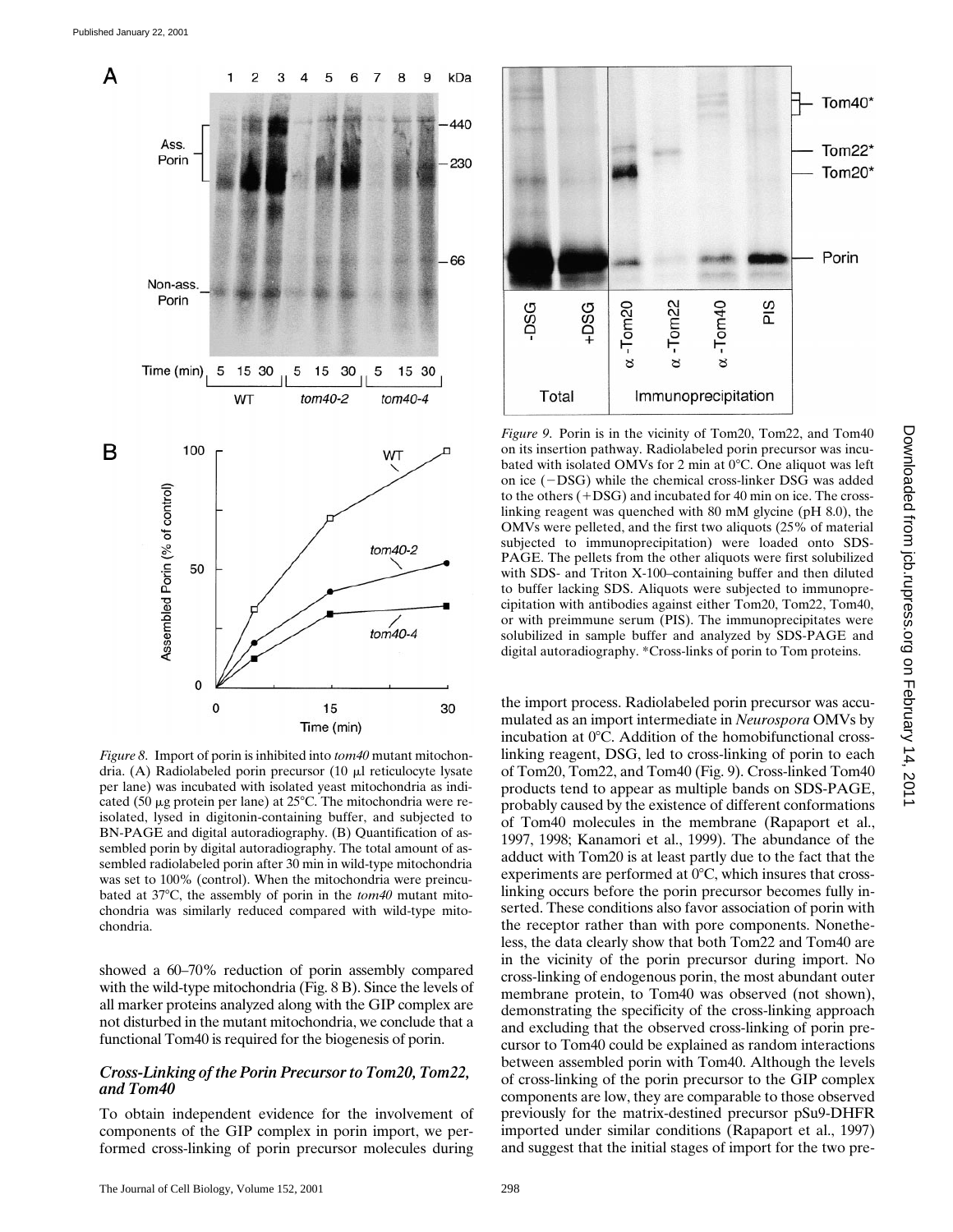cursors occur via a similar pathway. As observed with matrix-targeted preproteins (Neupert, 1997; Pfanner et al., 1997), Tom20 may thus interact first with the porin precursor, followed by Tom22 and Tom40.

## *Discussion*

Porin is not only the most abundant protein of the mitochondrial outer membrane, it is 1 of the 10 most abundant proteins found in mitochondria. It has been reported that porin is imported via a pathway that is radically different from that of other mitochondrial proteins since the proposed pathway utilizes only the receptor Tom20 for both recognition and membrane insertion of the precursor protein (Schleiff et al., 1999). It is possible that porin utilizes an unorthodox mechanism because it is a  $\beta$  barrel protein, whereas most mitochondrial proteins, known to be imported via receptors and the GIP, contain  $\alpha$ -helical portions. Although another putative  $\beta$  barrel protein, Tom40, was found to be imported via the GIP (Rapaport and Neupert, 1999), its biogenesis pathway may represent a special situation since Tom40 forms the major component of the GIP itself. Therefore, we performed an analysis of the import pathway of porin in *Neurospora* and yeast mitochondria and provide evidence that the physiological import pathway into mitochondria is not mediated by Tom20 alone but requires several components of the GIP complex.

Initially, we observed that *Neurospora* mitochondria with fragile outer membranes were deficient in porin import. Similarly, Smith et al. (1994) reported that the import of porin was reduced in wild-type yeast mitochondria containing ruptured outer membranes. In the previous study with yeast mitochondria, a loss of Tom20 was not excluded. In this report, we analyzed the level of Tom20 in the *Neurospora* mitochondria and found that it was unchanged. Although these experiments cannot discriminate whether factors of the outer membrane or intermembrane space are impaired, the result with *Neurospora* mitochondria indicated that Tom20 alone was not sufficient for porin import and thereby prompted a characterization of the import pathway of porin.

Several observations show that the translocation pore of the TOM complex is involved in the import of the porin precursor. As reported previously, an excess of water-soluble porin competes with the translocation of various precursors at the level of the GIP (Pfaller et al., 1988). We have now demonstrated that the reciprocal is also true. When an excess of a matrix-destined precursor was incubated with mitochondria before addition of porin precursor, the import of porin was decreased. The competing effect is not limited to the receptor binding stage but is also observed in trypsin-treated mitochondria which are devoid of surface receptors. Thus, it appears that trypsin-resistant components of the TOM complex, such as Tom40, are involved in porin import. Furthermore, peptides resembling either matrix targeting signals, or signal–anchor sequences, are also able to inhibit insertion of porin into the outer membrane at a GIP-like step (Millar and Shore, 1996).

We have established a specific assay to directly monitor the assembly of in vitro–imported porin into preexisting porin complexes and thus exclude possible pitfalls that might arise when the import of porin is analyzed only by protease protection or resistance to alkaline pH (Schleiff et al., 1999). Using this assay, we have analyzed two new mutant alleles of yeast *tom40* (*tom40-2* and *tom40-4*) and indeed found that functional Tom40 is required for efficient import of porin. In the *tom40* mutant mitochondria, the other Tom proteins, including Tom20, are present in normal amounts, demonstrating a specific effect of the Tom40 alterations on the import of porin. We also tested the *tom40-3* strain used before by Schleiff et al. (1999) and confirmed that there is no inhibition of porin import in this strain in contrast to mitochondria from strains harboring alleles *tom40-2* and *tom40-4*. Porin precursor accumulated at an intermediate stage of import could be cross-linked to Tom40. Therefore, the precursor must be in the immediate neighborhood of the import channel during its translocation. A similar pattern of cross-linking adducts was seen during low temperature import of pSu9-DHFR (Rapaport et al., 1997); this argues strongly in favor of precursors entering the GIP.

An involvement of the GIP complex in the import of porin is substantiated by analyzing the role of Tom22, the central receptor and organizer of the GIP complex. Mutant mitochondria lacking Tom22 are severely impaired in porin import, and the porin precursor can be cross-linked to Tom22 in wild-type OMVs. Moreover, mitochondria lacking Tom5 are inhibited in porin import, as are mutant mitochondria lacking Tom20. We conclude that the import of porin requires the coordinated action of several Tom proteins: the receptors Tom20 and Tom22, and the small subunit Tom5 that aids in transfer of preproteins to the Tom40 channel. It is not excluded that under certain conditions, e.g., addition of urea or guanidinium chloride (Xu and Colombini, 1996), a fraction of porin may insert into artificial membranes (Schleiff et al., 1999). Our study demonstrates, however, that in a more physiological situation, i.e., with mitochondrial membranes, porin follows a complex import pathway involving two receptors and the GIP complex of the outer membrane.

We are grateful to Dr. D. Cyr for mutant stocks (University of Alabama, Birmingham, AL) and discussion; Nils Wiedeman for expert help with the BN-PAGE system; Dr. K. Truscott for critically reading the manuscript; and Leah Matthiessen, Petra Heckmeyer, and Birgit Schönfisch for technical assistance.

This work was supported by the Deutsche Forschungsgemeinschaft, the Medical Research Council of Canada, and the Fonds der Chemischen Industrie.

Submitted: 7 August 2000 Revised: 27 October 2000 Accepted: 16 November 2000

#### *References*

- Ahting, U., C. Thun, R. Hegerl, D. Typke, F.E. Nargang, W. Neupert, and S. Nussberger. 1999. The TOM core complex: the general protein import pore of the outer membrane of mitochondria. *J. Cell Biol*. 147:959–968.
- Alconada, A., M. Kübrich, M. Moczko, A. Hönlinger, and N. Pfanner. 1995. The mitochondrial receptor complex: the small subunit Mom8b/Isp6 supports association of receptors with the general insertion pore and transfer of preproteins. *Mol. Cell. Biol*. 15:6196–6205.
- Baker, K.P., A. Schaniel, D. Vestweber, and G. Schatz. 1990. A yeast mitochondrial outer membrane protein essential for protein import and cell viability. *Nature.* 348:605–609.
- Bauer, M.F., S. Hofmann, W. Neupert, and M. Brunner. 2000. Protein translocation into mitochondria: the role of TIM complexes. *Trends Cell Biol*. 10:25–31.
- Benz, R. 1989. Porins from mitochondrial and bacterial outer membranes: structural and functional aspects. *In* Anion Carriers of Mitochondrial Membranes. A. Azzi, editor. Springer Verlag, Berlin, Heidelberg. 200–214.
- Beutner, G., A. Ruck, B. Riede, W. Welte, and D. Brdiczka. 1996. Complexes between kinases, mitochondrial porin and adenylate translocator in rat brain resemble the permeability transition pore. *FEBS Lett.* 396:189–195.
- Blachly-Dyson, E., S. Peng, M. Colombini, and M. Forte. 1990. Selectivity changes in site-directed mutants of the VDAC ion channel: structural implications. *Science.* 247:1233–1236.
- Blachly-Dyson, E., J. Song, W.J. Wolfgang, M. Colombini, and M. Forte. 1997.